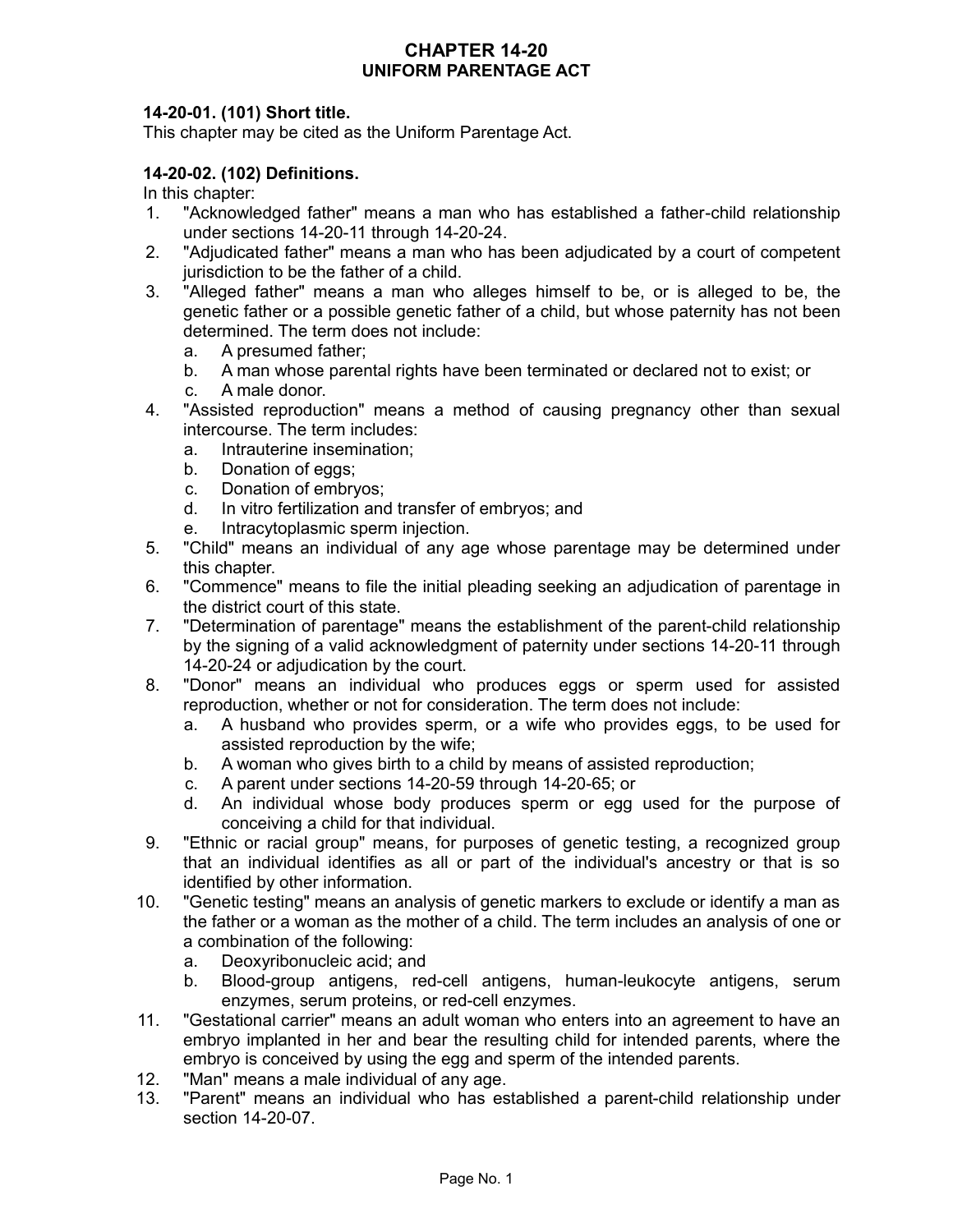- 14. "Parent-child relationship" means the legal relationship between a child and a parent of the child. The term includes the mother-child relationship and the father-child relationship.
- 15. "Paternity index" means the likelihood of paternity calculated by computing the ratio between:
	- a. The likelihood that the tested man is the father, based on genetic markers of the tested man, mother, and child, conditioned on the hypothesis that the tested man is the father of the child; and
	- b. The likelihood that the tested man is not the father, based on the genetic markers of the tested man, mother, and child, conditioned on the hypothesis that the tested man is not the father of the child and that the father is of the same ethnic or racial group as the tested man.
- 16. "Presumed father" means a man who, by operation of law under section 14-20-10, is recognized as the father of a child until that status is rebutted or confirmed in a judicial proceeding.
- 17. "Probability of paternity" means the measure, for the ethnic or racial group to which the alleged father belongs, of the probability that the man in question is the father of the child, compared with a random, unrelated man of the same ethnic or racial group, expressed as a percentage incorporating the paternity index and a prior probability.
- 18. "Record" means information that is inscribed on a tangible medium or that is stored in an electronic or other medium and is retrievable in perceivable form.
- 19. "Signatory" means an individual who authenticates a record and is bound by its terms.
- 20. "State" means a state of the United States, the District of Columbia, Puerto Rico, the United States Virgin Islands, or any territory or insular possession subject to the jurisdiction of the United States.
- 21. "Support enforcement agency" means a public official or agency authorized to seek:
	- a. Enforcement of support orders or laws relating to the duty of support;
	- b. Establishment or modification of child support;
	- c. Determination of parentage; or
	- d. Location of child support obligors and their income and assets.

## **14-20-03. (103) Scope - Choice of law.**

- 1. This chapter applies to determination of parentage in this state.
- 2. The court shall apply the law of this state to adjudicate the parent-child relationship. The applicable law does not depend on:
	- a. The place of birth of the child; or
	- b. The past or present residence of the child.
- 3. This chapter does not create, enlarge, or diminish parental rights or duties under other law of this state.

## **14-20-04. (104) Courts of this state.**

The district court is authorized to adjudicate parentage under this chapter.

# **14-20-05. (105) Protection of participants.**

Proceedings under this chapter are subject to other law of this state governing the health, safety, privacy, and liberty of a child or other individual who could be jeopardized by disclosure of identifying information, including address, telephone number, place of employment, social security number, and the child's day care facility and school.

## **14-20-06. (106) Determination of maternity.**

Provisions of this chapter relating to determination of paternity apply to determinations of maternity.

## **14-20-07. (201) Establishment of parent-child relationship.**

1. The mother-child relationship is established between a woman and a child by: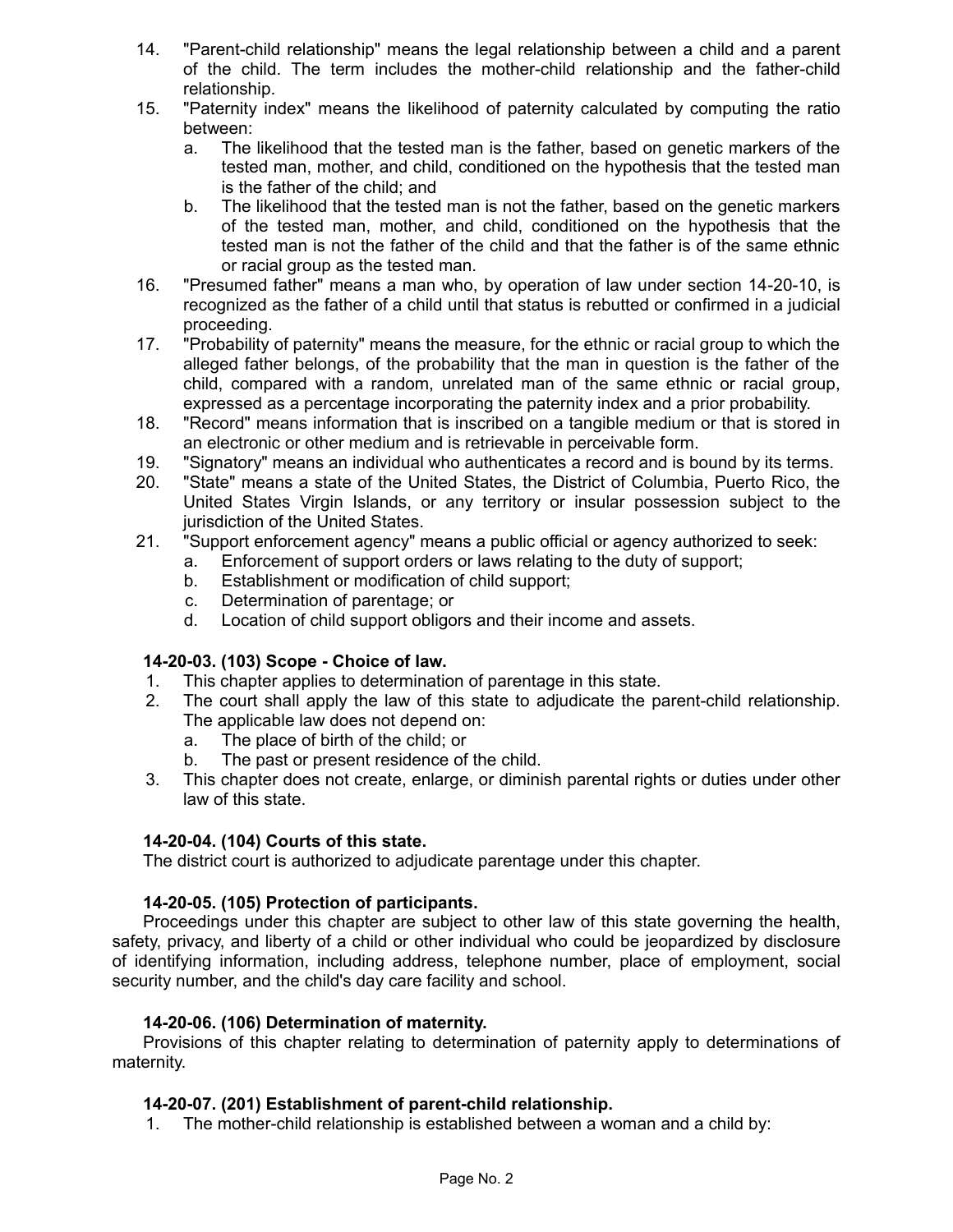- a. The woman's having given birth to the child;
- b. An adjudication of the woman's maternity; or
- c. Adoption of the child by the woman.
- 2. The father-child relationship is established between a man and a child by:
	- a. An unrebutted presumption of the man's paternity of the child under section 14-20-10;
	- b. An effective acknowledgment of paternity by the man under sections 14-20-11 through 14-20-24, unless the acknowledgment has been rescinded or successfully challenged;
	- c. An adjudication of the man's paternity;
	- d. Adoption of the child by the man; or
	- e. The man's having consented to assisted reproduction by a woman under sections 14-20-59 through 14-20-65 which resulted in the birth of the child.

## **14-20-08. (202) No discrimination based on marital status.**

A child born to parents who are not married to each other has the same rights under the law as a child born to parents who are married to each other.

## **14-20-09. (203) Consequences of establishment of parentage.**

Unless parental rights are terminated, a parent-child relationship established under this chapter applies for all purposes, except as otherwise specifically provided by other law of this state.

## **14-20-10. (204) Presumption of paternity. (Effective through August 31, 2022)**

- 1. A man is presumed to be the father of a child if:
	- a. He and the mother of the child are married to each other and the child is born during the marriage;
	- b. He and the mother of the child were married to each other and the child is born within three hundred days after the marriage is terminated by death, annulment, declaration of invalidity, divorce, or after a decree of separation;
	- c. Before the birth of the child, he and the mother of the child married each other in apparent compliance with law, even if the attempted marriage is or could be declared invalid, and the child is born during the invalid marriage or within three hundred days after its termination by death, annulment, declaration of invalidity, divorce, or after a decree of separation;
	- d. After the birth of the child, he and the mother of the child married each other in apparent compliance with law, whether or not the marriage is or could be declared invalid, and he voluntarily asserted his paternity of the child, and:
		- (1) The assertion is in a record filed with the state department of health;
		- (2) He agreed to be and is named as the child's father on the child's birth certificate; or
		- (3) He promised in a record to support the child as his own; or
	- e. For the first two years of the child's life, he resided in the same household with the child and openly held out the child as his own.
- 2. A presumption of paternity established under this section may be rebutted only by an adjudication under sections 14-20-36 through 14-20-58.

# **(204) Presumption of paternity. (Effective after August 31, 2022)**

- 1. A man is presumed to be the father of a child if:
	- a. He and the mother of the child are married to each other and the child is born during the marriage;
	- b. He and the mother of the child were married to each other and the child is born within three hundred days after the marriage is terminated by death, annulment, declaration of invalidity, divorce, or after a decree of separation;
	- c. Before the birth of the child, he and the mother of the child married each other in apparent compliance with law, even if the attempted marriage is or could be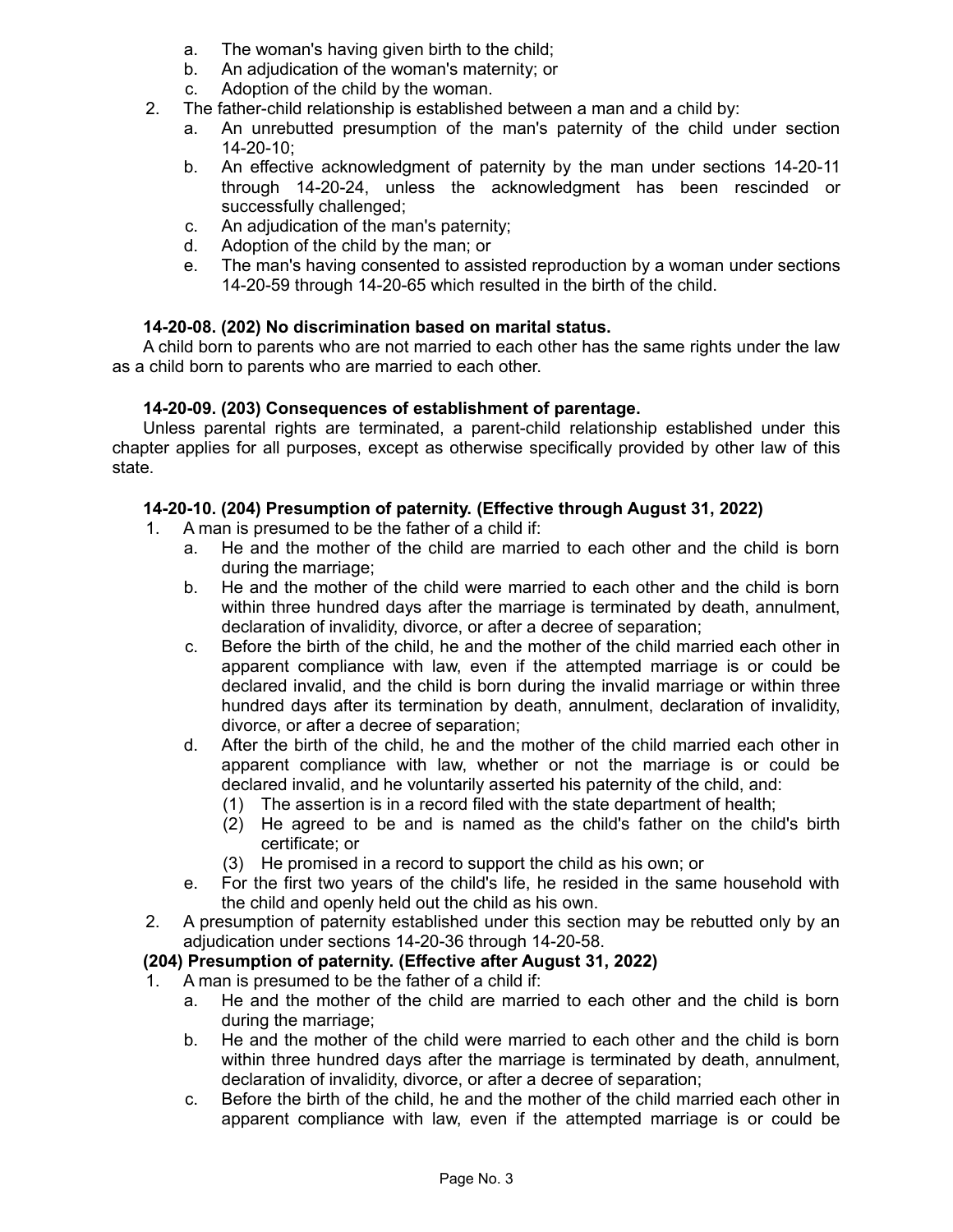declared invalid, and the child is born during the invalid marriage or within three hundred days after its termination by death, annulment, declaration of invalidity, divorce, or after a decree of separation;

- d. After the birth of the child, he and the mother of the child married each other in apparent compliance with law, whether or not the marriage is or could be declared invalid, and he voluntarily asserted his paternity of the child, and:
	- (1) The assertion is in a record filed with the department of health and human services;
	- (2) He agreed to be and is named as the child's father on the child's birth certificate; or
	- (3) He promised in a record to support the child as his own; or
- e. For the first two years of the child's life, he resided in the same household with the child and openly held out the child as his own.
- 2. A presumption of paternity established under this section may be rebutted only by an adjudication under sections 14-20-36 through 14-20-58.

# **14-20-11. (301) Acknowledgment of paternity.**

The mother of a child and a man claiming to be the genetic father of the child may sign an acknowledgment of paternity with intent to establish the man's paternity.

### **14-20-12. (302) Execution of acknowledgment of paternity. (Effective through August 31, 2022)**

- 1. An acknowledgment of paternity must:
	- a. Be in a record;
	- b. Be signed, or otherwise authenticated, under penalty of perjury by the mother and by the man seeking to establish his paternity;
	- c. State that the child whose paternity is being acknowledged:
		- (1) Does not have a presumed father, or has a presumed father whose full name is stated; and
		- (2) Does not have another acknowledged or adjudicated father;
	- d. State whether there has been genetic testing and, if so, that the acknowledging man's claim of paternity is consistent with the results of the testing; and
	- e. State that the signatories understand that the acknowledgment is the equivalent of a judicial adjudication of paternity of the child and that a challenge to the acknowledgment is permitted only under limited circumstances and is barred after two years.
- 2. An acknowledgment of paternity is void if it:
	- a. States that another man is a presumed father, unless a denial of paternity signed or otherwise authenticated by the presumed father is filed with the state department of health;
	- b. States that another man is an acknowledged or adjudicated father; or
	- c. Falsely denies the existence of a presumed, acknowledged, or adjudicated father of the child.
- 3. A presumed father may sign or otherwise authenticate an acknowledgment of paternity.

## **(302) Execution of acknowledgment of paternity. (Effective after August 31, 2022)**

- 1. An acknowledgment of paternity must:
	- a. Be in a record;
	- b. Be signed, or otherwise authenticated, under penalty of perjury by the mother and by the man seeking to establish his paternity;
	- c. State that the child whose paternity is being acknowledged:
		- (1) Does not have a presumed father, or has a presumed father whose full name is stated; and
		- (2) Does not have another acknowledged or adjudicated father;
	- d. State whether there has been genetic testing and, if so, that the acknowledging man's claim of paternity is consistent with the results of the testing; and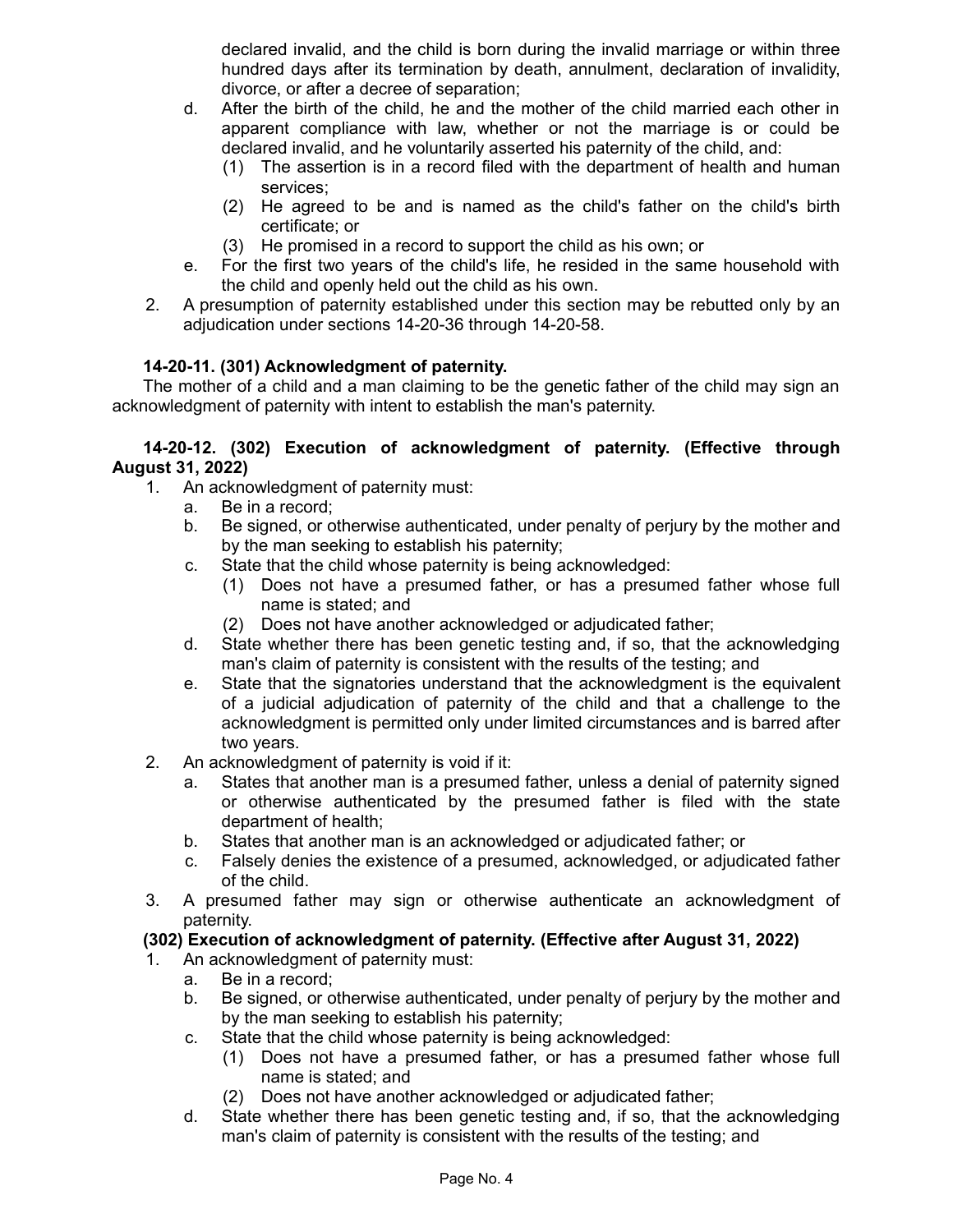- e. State that the signatories understand that the acknowledgment is the equivalent of a judicial adjudication of paternity of the child and that a challenge to the acknowledgment is permitted only under limited circumstances and is barred after two years.
- 2. An acknowledgment of paternity is void if it:
	- a. States that another man is a presumed father, unless a denial of paternity signed or otherwise authenticated by the presumed father is filed with the department of health and human services;
	- b. States that another man is an acknowledged or adjudicated father; or
	- c. Falsely denies the existence of a presumed, acknowledged, or adjudicated father of the child.
- 3. A presumed father may sign or otherwise authenticate an acknowledgment of paternity.

## **14-20-13. (303) Denial of paternity.**

A presumed father may sign a denial of his paternity. The denial is valid only if:

- 1. An acknowledgment of paternity signed, or otherwise authenticated, by another man is filed pursuant to section 14-20-15;
- 2. The denial is in a record, and is signed, or otherwise authenticated, under penalty of perjury; and
- 3. The presumed father has not previously:
	- a. Acknowledged his paternity, unless the previous acknowledgment has been rescinded pursuant to section 14-20-17 or successfully challenged pursuant to section 14-20-18; or
	- b. Been adjudicated to be the father of the child.

### **14-20-14. (304) Rules for acknowledgment and denial of paternity. (Effective through August 31, 2022)**

- 1. An acknowledgment of paternity and a denial of paternity may be contained in a single document or may be signed in counterparts, and may be filed separately or simultaneously. If the acknowledgment and denial are both necessary, neither is valid until both are filed.
- 2. An acknowledgment of paternity or a denial of paternity may be signed before the birth of the child.
- 3. Subject to subsection 1, an acknowledgment of paternity or denial of paternity takes effect on the birth of the child or the filing of the document with the state department of health, whichever occurs later.
- 4. An acknowledgment of paternity or denial of paternity signed by a minor is valid if it is otherwise in compliance with this chapter.
- 5. An acknowledgment of paternity or denial of paternity may be completed for a child who was not born in this state.

## **(304) Rules for acknowledgment and denial of paternity. (Effective after August 31, 2022)**

- 1. An acknowledgment of paternity and a denial of paternity may be contained in a single document or may be signed in counterparts, and may be filed separately or simultaneously. If the acknowledgment and denial are both necessary, neither is valid until both are filed.
- 2. An acknowledgment of paternity or a denial of paternity may be signed before the birth of the child.
- 3. Subject to subsection 1, an acknowledgment of paternity or denial of paternity takes effect on the birth of the child or the filing of the document with the department of health and human services, whichever occurs later.
- 4. An acknowledgment of paternity or denial of paternity signed by a minor is valid if it is otherwise in compliance with this chapter.
- 5. An acknowledgment of paternity or denial of paternity may be completed for a child who was not born in this state.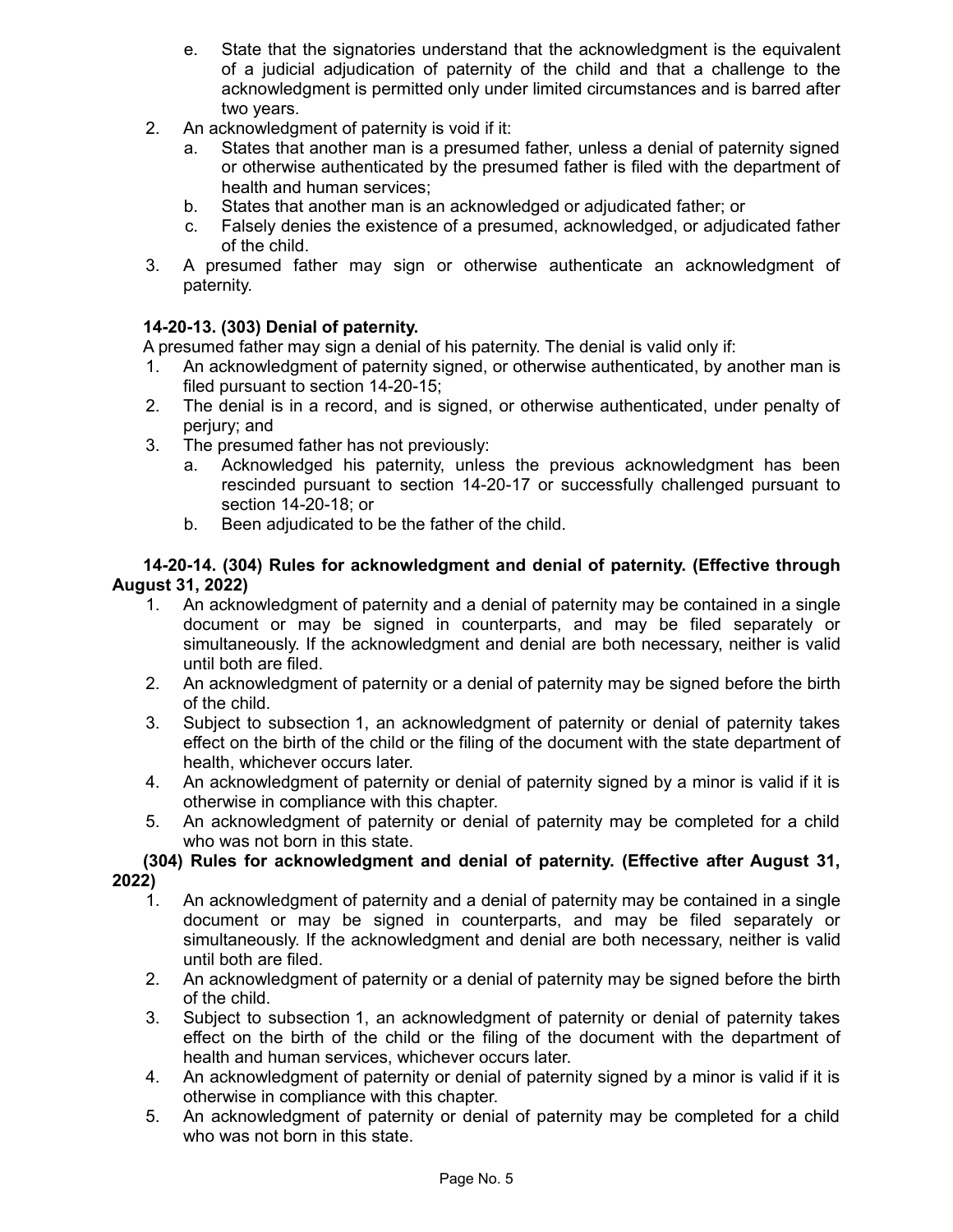## **14-20-15. (305) Effect of acknowledgment or denial of paternity. (Effective through August 31, 2022)**

- 1. Except as otherwise provided in sections 14-20-17 and 14-20-18, a valid acknowledgment of paternity filed with the state department of health is equivalent to an adjudication of paternity of a child and confers upon the acknowledged father all of the rights and duties of a parent and must be recognized as a basis for a support order in any proceeding to establish, enforce, or modify a support order.
- 2. Except as otherwise provided in sections 14-20-17 and 14-20-18, a valid denial of paternity by a presumed father filed with the state department of health in conjunction with a valid acknowledgment of paternity is equivalent to an adjudication of the nonpaternity of the presumed father and discharges the presumed father from all rights and duties of a parent.

**(305) Effect of acknowledgment or denial of paternity. (Effective after August 31, 2022)**

- 1. Except as otherwise provided in sections 14-20-17 and 14-20-18, a valid acknowledgment of paternity filed with the department of health and human services is equivalent to an adjudication of paternity of a child and confers upon the acknowledged father all of the rights and duties of a parent and must be recognized as a basis for a support order in any proceeding to establish, enforce, or modify a support order.
- 2. Except as otherwise provided in sections 14-20-17 and 14-20-18, a valid denial of paternity by a presumed father filed with the department of health and human services in conjunction with a valid acknowledgment of paternity is equivalent to an adjudication of the nonpaternity of the presumed father and discharges the presumed father from all rights and duties of a parent.

## **14-20-16. (306) No filing fee. (Effective through August 31, 2022)**

The state department of health may not charge for filing an acknowledgment of paternity or denial of paternity.

### **(306) No filing fee. (Effective after August 31, 2022)**

The department of health and human services may not charge for filing an acknowledgment of paternity or denial of paternity.

## **14-20-17. (307) Proceeding for rescission.**

A signatory may rescind an acknowledgment of paternity or denial of paternity by commencing a proceeding to rescind before the earlier of:

- 1. Sixty days after the effective date of the acknowledgment or denial, as provided in section 14-20-14; or
- 2. The date of the first hearing, in a proceeding to which the signatory is a party, before a court to adjudicate an issue relating to the child, including a proceeding that establishes support.

### **14-20-18. (308) Challenge after expiration of period for rescission. (Effective through August 31, 2022)**

- 1. After the period for rescission under section 14-20-17 has expired, a signatory of an acknowledgment of paternity or denial of paternity may commence a proceeding to challenge the acknowledgment or denial only:
	- a. On the basis of fraud, duress, or material mistake of fact; and
	- b. Within two years after the acknowledgment or denial is filed with the state department of health.
- 2. A party challenging an acknowledgment of paternity or denial of paternity has the burden of proof.

**(308) Challenge after expiration of period for rescission. (Effective after August 31, 2022)**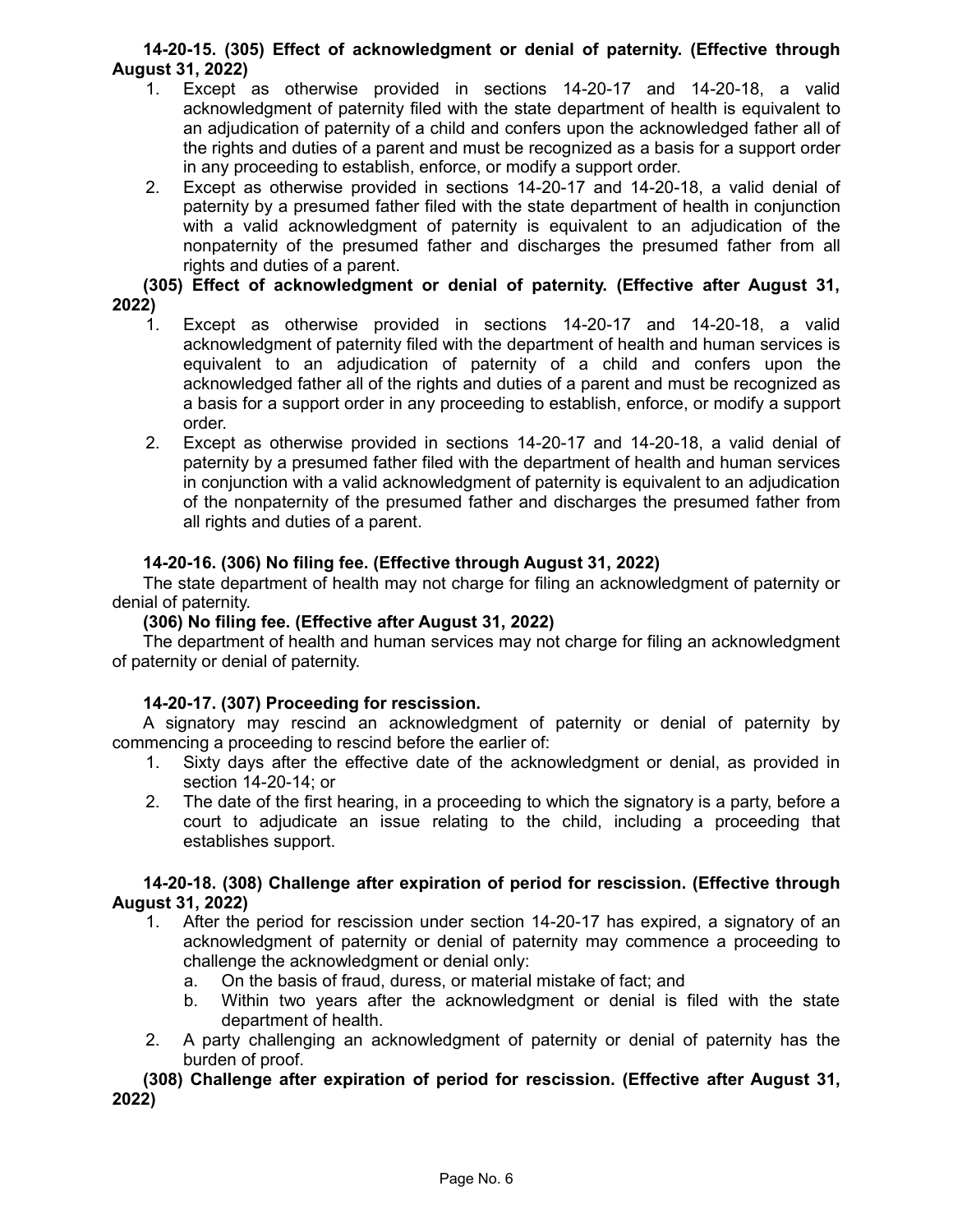- 1. After the period for rescission under section 14-20-17 has expired, a signatory of an acknowledgment of paternity or denial of paternity may commence a proceeding to challenge the acknowledgment or denial only:
	- a. On the basis of fraud, duress, or material mistake of fact; and
	- b. Within two years after the acknowledgment or denial is filed with the department of health and human services.
- 2. A party challenging an acknowledgment of paternity or denial of paternity has the burden of proof.

### **14-20-19. (309) Procedure for rescission or challenge. (Effective through August 31, 2022)**

- 1. Every signatory to an acknowledgment of paternity and any related denial of paternity must be made a party to a proceeding to rescind or challenge the acknowledgment or denial.
- 2. For the purpose of rescission of, or challenge to, an acknowledgment of paternity or denial of paternity, a signatory submits to personal jurisdiction of this state by signing the acknowledgment or denial, effective upon the filing of the document with the state department of health.
- 3. Except for good cause shown, during the pendency of a proceeding to rescind or challenge an acknowledgment of paternity or denial of paternity, the court may not suspend the legal responsibilities of a signatory arising from the acknowledgment, including the duty to pay child support.
- 4. A proceeding to rescind or to challenge an acknowledgment of paternity or denial of paternity must be conducted in the same manner as a proceeding to adjudicate parentage under sections 14-20-36 through 14-20-58.
- 5. At the conclusion of a proceeding to rescind or challenge an acknowledgment of paternity or denial of paternity, the court shall order the state department of health to amend the birth record of the child, if appropriate.

## **(309) Procedure for rescission or challenge. (Effective after August 31, 2022)**

- 1. Every signatory to an acknowledgment of paternity and any related denial of paternity must be made a party to a proceeding to rescind or challenge the acknowledgment or denial.
- 2. For the purpose of rescission of, or challenge to, an acknowledgment of paternity or denial of paternity, a signatory submits to personal jurisdiction of this state by signing the acknowledgment or denial, effective upon the filing of the document with the department of health and human services.
- 3. Except for good cause shown, during the pendency of a proceeding to rescind or challenge an acknowledgment of paternity or denial of paternity, the court may not suspend the legal responsibilities of a signatory arising from the acknowledgment, including the duty to pay child support.
- 4. A proceeding to rescind or to challenge an acknowledgment of paternity or denial of paternity must be conducted in the same manner as a proceeding to adjudicate parentage under sections 14-20-36 through 14-20-58.
- 5. At the conclusion of a proceeding to rescind or challenge an acknowledgment of paternity or denial of paternity, the court shall order the department of health and human services to amend the birth record of the child, if appropriate.

## **14-20-20. (310) Ratification barred.**

A court or administrative agency conducting a judicial or administrative proceeding is not required or permitted to ratify an unchallenged acknowledgment of paternity.

## **14-20-21. (311) Full faith and credit.**

A court of this state shall give full faith and credit to an acknowledgment of paternity or denial of paternity effective in another state if the acknowledgment or denial has been signed and is otherwise in compliance with the law of the other state.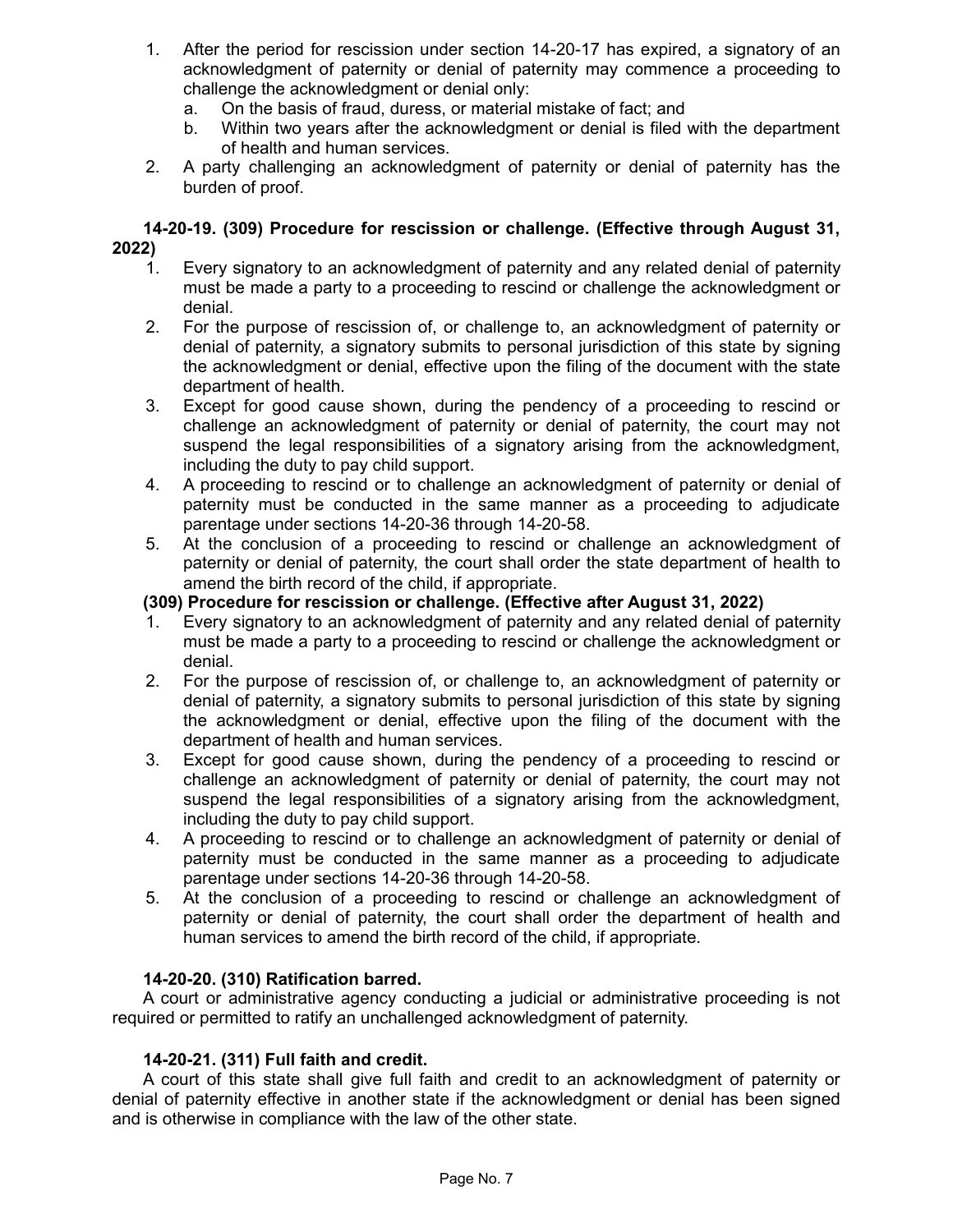### **14-20-22. (312) Forms for acknowledgment and denial of paternity. (Effective through August 31, 2022)**

- 1. To facilitate compliance with sections 14-20-11 through 14-20-24, the state department of health shall prescribe forms for the acknowledgment of paternity and the denial of paternity.
- 2. A valid acknowledgment of paternity or denial of paternity is not affected by a later modification of the prescribed form.

**(312) Forms for acknowledgment and denial of paternity. (Effective after August 31, 2022)**

- 1. To facilitate compliance with sections 14-20-11 through 14-20-24, the department of health and human services shall prescribe forms for the acknowledgment of paternity and the denial of paternity.
- 2. A valid acknowledgment of paternity or denial of paternity is not affected by a later modification of the prescribed form.

## **14-20-23. (313) Release of information. (Effective through August 31, 2022)**

The state department of health may release information relating to the acknowledgment of paternity or denial of paternity to a signatory of the acknowledgment or denial and to courts and appropriate state or federal agencies of this or another state.

### **(313) Release of information. (Effective after August 31, 2022)**

The department of health and human services may release information relating to the acknowledgment of paternity or denial of paternity to a signatory of the acknowledgment or denial and to courts and appropriate state or federal agencies of this or another state.

## **14-20-24. (314) Adoption of rules. (Effective through August 31, 2022)**

The state department of health may adopt rules to implement sections 14-20-11 through 14-20-23.

### **(314) Adoption of rules. (Effective after August 31, 2022)**

The department of health and human services may adopt rules to implement sections 14-20-11 through 14-20-23.

#### **14-20-25. (501) Scope.**

Sections 14-20-25 through 14-20-35 govern genetic testing of an individual to determine parentage, whether the individual:

- 1. Voluntarily submits to testing; or
- 2. Is tested pursuant to an order of the court or a support enforcement agency.

## **14-20-26. (502) Order for testing.**

- 1. Except as otherwise provided in sections 14-20-25 through 14-20-58, the court shall order the child and other designated individuals to submit to genetic testing if the request for testing is supported by the sworn statement of a party to the proceeding:
	- a. Alleging paternity and stating facts establishing a reasonable probability of the requisite sexual contact between the individuals; or
	- b. Denying paternity and stating facts establishing a possibility that sexual contact between the individuals, if any, did not result in the conception of the child.
- 2. A support enforcement agency may order genetic testing only if there is no presumed, acknowledged, or adjudicated father.
- 3. If a request for genetic testing of a child is made before birth, the court or support enforcement agency may not order in utero testing.
- 4. If two or more men are subject to court-ordered genetic testing, the testing may be ordered concurrently or sequentially.

## **14-20-27. (503) Requirements for genetic testing.**

1. Genetic testing must be of a type reasonably relied upon by experts in the field of genetic testing and performed in a testing laboratory accredited by: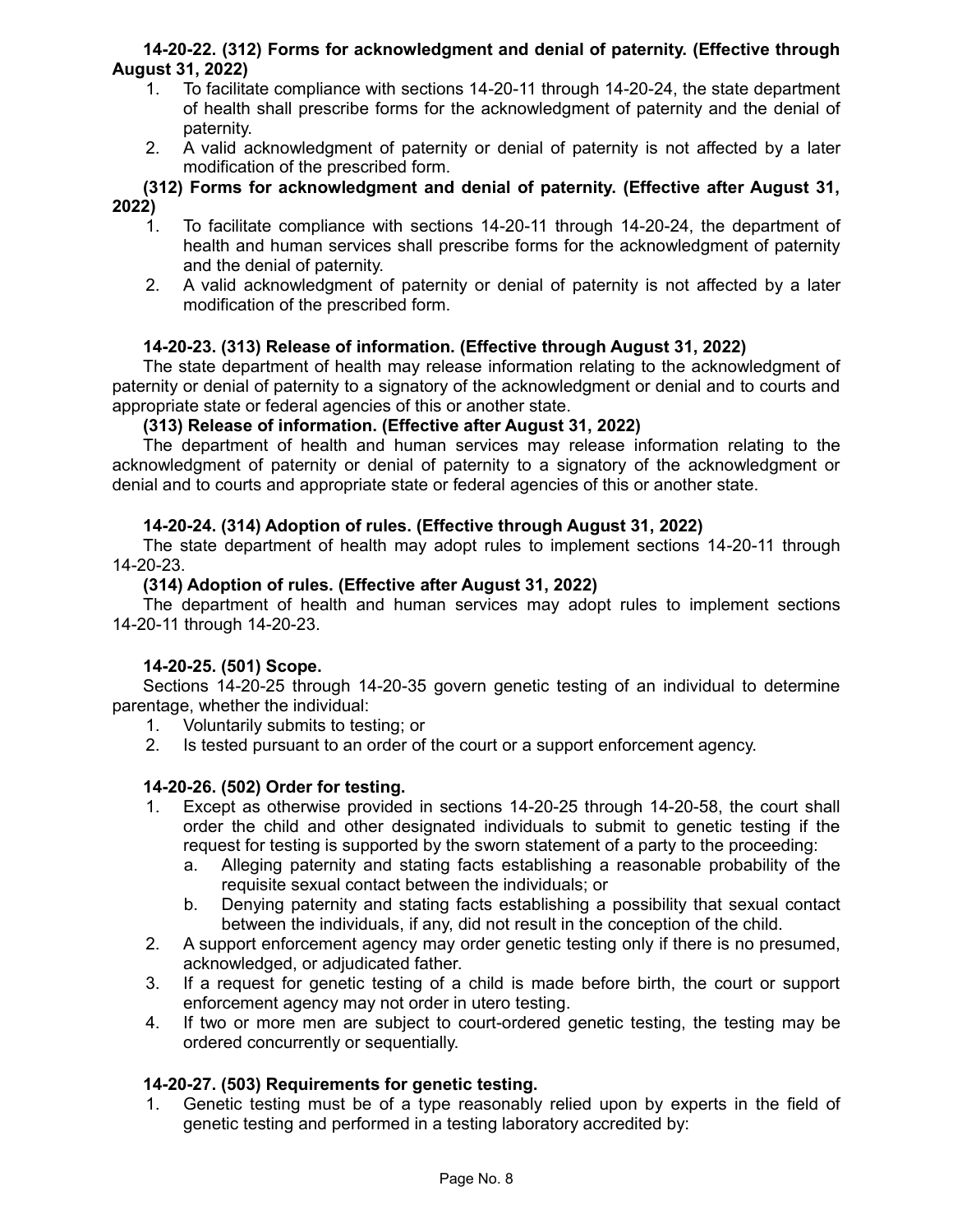- a. The American association of blood banks, or a successor to its functions;
- b. The American society for histocompatibility and immunogenetics, or a successor to its functions; or
- c. An accrediting body designated by the United States secretary of health and human services.
- 2. A specimen used in genetic testing may consist of one or more samples, or a combination of samples, of blood, buccal cells, bone, hair, or other body tissue or fluid. The specimen used in the testing need not be of the same kind for each individual undergoing genetic testing.
- 3. Based on the ethnic or racial group of an individual, the testing laboratory shall determine the databases from which to select frequencies for use in calculation of the probability of paternity. If there is a disagreement as to the testing laboratory's choice, the following rules apply:
	- a. The individual objecting may require the testing laboratory, within thirty days after receipt of the report of the test, to recalculate the probability of paternity using an ethnic or racial group different from that used by the laboratory.
	- b. The individual objecting to the testing laboratory's initial choice shall:
		- (1) If the frequencies are not available to the testing laboratory for the ethnic or racial group requested, provide the requested frequencies compiled in a manner recognized by accrediting bodies; or
		- (2) Engage another testing laboratory to perform the calculations.
	- c. The testing laboratory may use its own statistical estimate if there is a question regarding which ethnic or racial group is appropriate. If available, the testing laboratory shall calculate the frequencies using statistics for any other ethnic or racial group requested.
- 4. If, after recalculation using a different ethnic or racial group, genetic testing does not rebuttably identify a man as the father of a child under section 14-20-29, an individual who has been tested may be required to submit to additional genetic testing.

# **14-20-28. (504) Report of genetic testing.**

- 1. A report of genetic testing must be in a record and signed under penalty of perjury by a designee of the testing laboratory. A report made under the requirements of sections 14-20-25 through 14-20-35 is self-authenticating.
- 2. Documentation from the testing laboratory of the following information is sufficient to establish a reliable chain of custody that allows the results of genetic testing to be admissible without testimony:
	- a. The names and photographs of the individuals whose specimens have been taken;
	- b. The names of the individuals who collected the specimens;
	- c. The places and dates the specimens were collected;
	- d. The names of the individuals who received the specimens in the testing laboratory; and
	- e. The dates the specimens were received.

## **14-20-29. (505) Genetic testing results - Rebuttal.**

- 1. Under this chapter, a man is rebuttably identified as the father of a child if the genetic testing complies with sections 14-20-25 through 14-20-35 and the results disclose that:
	- a. The man has at least a ninety-nine percent probability of paternity, using a prior probability of five-tenths, as calculated by using the combined paternity index obtained in the testing; and
	- b. A combined paternity index of at least one hundred to one.
- 2. A man identified under subsection 1 as the father of the child may rebut the genetic testing results only by other genetic testing satisfying the requirements of sections 14-20-25 through 14-20-35 which:
	- a. Excludes the man as a genetic father of the child; or
	- b. Identifies another man as the possible father of the child.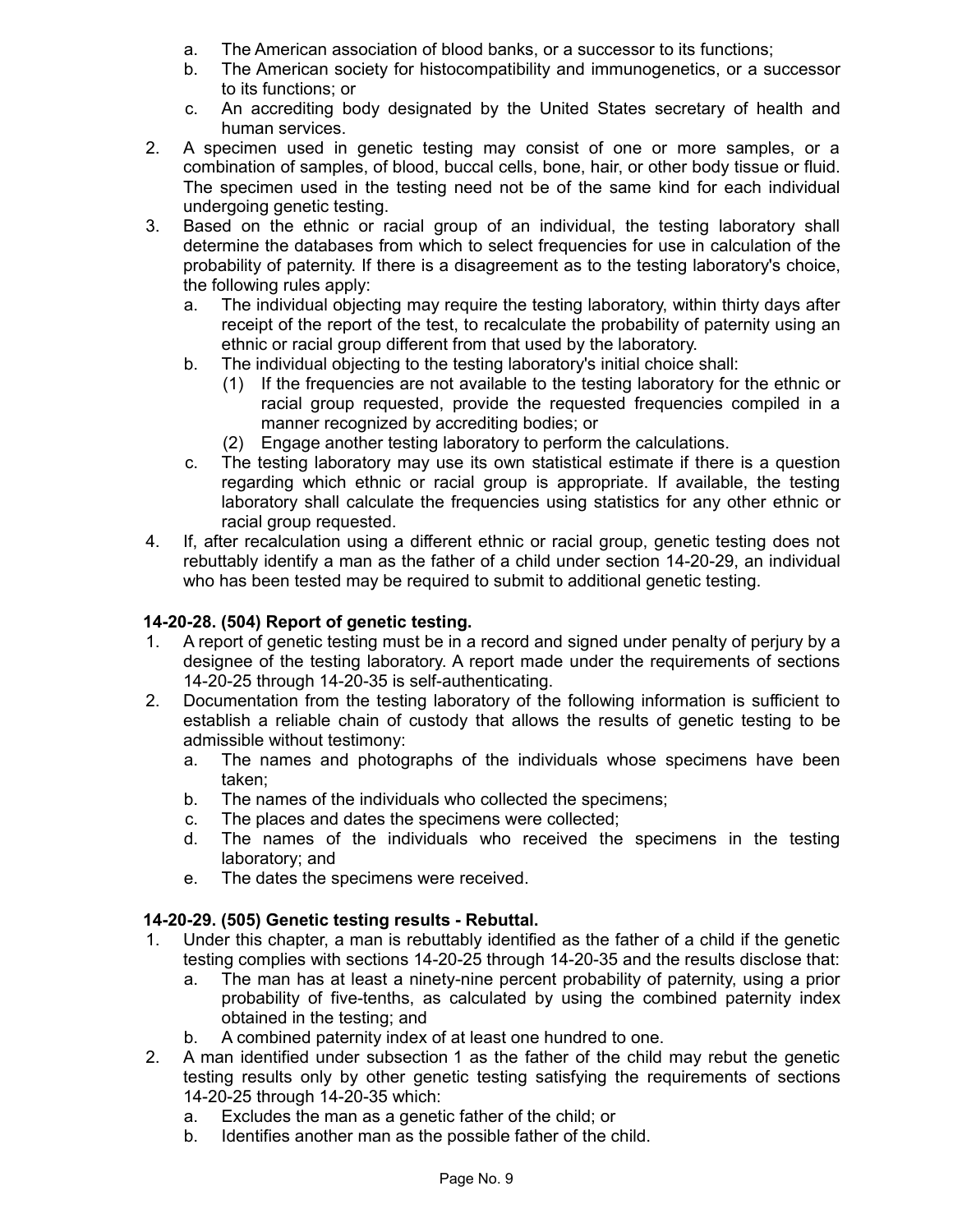3. Except as otherwise provided in section 14-20-34, if more than one man is identified by genetic testing as the possible father of the child, the court shall order them to submit to further genetic testing to identify the genetic father.

## **14-20-30. (506) Costs of genetic testing.**

- 1. Subject to assessment of costs under sections 14-20-36 through 14-20-58, the cost of initial genetic testing must be advanced:
	- a. By a support enforcement agency in a proceeding in which the support enforcement agency is providing services;
	- b. By the individual who made the request;
	- c. As agreed by the parties; or
	- d. As ordered by the court.
- 2. In cases in which the cost is advanced by the support enforcement agency, the agency may seek reimbursement from a man who is rebuttably identified as the father.

## **14-20-31. (507) Additional genetic testing.**

The court or the support enforcement agency shall order additional genetic testing upon the request of a party who contests the result of the original testing. If the previous genetic testing identified a man as the father of the child under section 14-20-29, the court or agency may not order additional testing unless the party provides advance payment for the testing.

## **14-20-32. (508) Genetic testing when specimens not available.**

- 1. Subject to subsection 2, if a genetic-testing specimen is not available from a man who may be the father of a child, for good cause and under circumstances the court considers to be just, the court may order the following individuals to submit specimens for genetic testing:
	- a. The parents of the man;
	- b. Brothers and sisters of the man;
	- c. Other children of the man and their mothers; and
	- d. Other relatives of the man necessary to complete genetic testing.
- 2. Issuance of an order under this section requires a finding that a need for genetic testing outweighs the legitimate interests of the individual sought to be tested.

## **14-20-33. (509) Deceased individual.**

For good cause shown, the court may order genetic testing of a deceased individual.

## **14-20-34. (510) Identical brothers.**

- 1. The court may order genetic testing of a brother of a man identified as the father of a child if the man is commonly believed to have an identical brother and evidence suggests that the brother may be the genetic father of the child.
- 2. If each brother satisfies the requirements as the identified father of the child under section 14-20-29 without consideration of another identical brother being identified as the father of the child, the court may rely on nongenetic evidence to adjudicate which brother is the father of the child.

## **14-20-35. (511) Confidentiality of genetic testing.**

The report of genetic testing for parentage is confidential. An individual who knowingly releases an identifiable specimen of another individual for any purpose other than that relevant to the proceeding regarding parentage without a court order or the written permission of the individual who furnished the specimen is subject to section 12.1-13-01.

### **14-20-36. (601) Proceeding authorized.**

A civil proceeding may be maintained to adjudicate the parentage of a child. The proceeding is governed by the North Dakota Rules of Civil Procedure.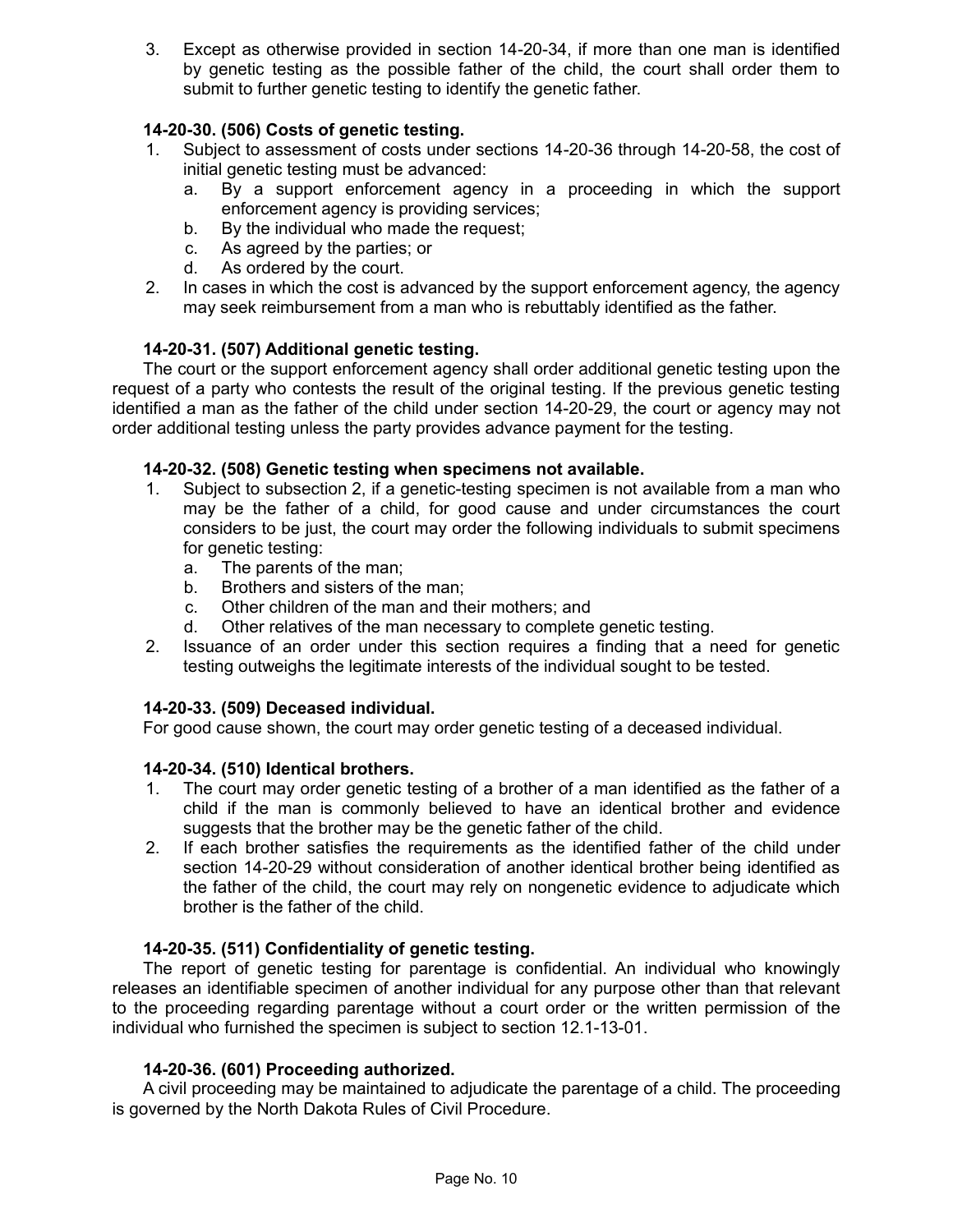## **14-20-37. (602) Standing to maintain proceeding.**

Subject to sections 14-20-11 through 14-20-24 and sections 14-20-42 and 14-20-44, a proceeding to adjudicate parentage may be maintained by:

- 1. The child;
- 2. The mother of the child;
- 3. A man whose paternity of the child is to be adjudicated;
- 4. The support enforcement agency;
- 5. An authorized adoption agency or licensed child-placing agency; or
- 6. A representative authorized by law to act for an individual who would otherwise be entitled to maintain a proceeding but who is deceased, incapacitated, or a minor.

#### **14-20-38. (603) Parties to proceeding.**

The following individuals must be joined as parties in a proceeding to adjudicate parentage:

- 1. The mother of the child; and
- 2. A man whose paternity of the child is to be adjudicated.

### **14-20-39. (604) Personal jurisdiction.**

- 1. An individual may not be adjudicated to be a parent unless the court has personal jurisdiction over the individual.
- 2. A court of this state having jurisdiction to adjudicate parentage may exercise personal jurisdiction over a nonresident individual, or the guardian or conservator of the individual, if the conditions prescribed in section 14-12.2-04 are fulfilled.
- 3. Lack of jurisdiction over one individual does not preclude the court from making an adjudication of parentage binding on another individual over whom the court has personal jurisdiction.

#### **14-20-40. (605) Venue.**

Venue for a proceeding to adjudicate parentage is in the county of this state in which:

- 1. The child resides or is found;
- 2. The respondent resides or is found if the child does not reside in this state; or
- 3. A proceeding for probate or administration of the presumed or alleged father's estate has been commenced.

### **14-20-41. (606) No limitation - Child having no presumed, acknowledged, or adjudicated father.**

A proceeding to adjudicate the parentage of a child having no presumed, acknowledged, or adjudicated father may be commenced at any time, even after:

- 1. The child becomes an adult, but only if the child initiates the proceeding; or
- 2. An earlier proceeding to adjudicate paternity has been dismissed based on the application of a statute of limitation then in effect.

#### **14-20-42. (607) Limitation - Child having presumed father.**

- 1. Except as otherwise provided in subsection 2, a proceeding brought by a presumed father, the mother, or another individual to adjudicate the parentage of a child having a presumed father must be commenced not later than two years after the birth of the child.
- 2. A proceeding seeking to disprove the father-child relationship between a child and the child's presumed father may be maintained at any time if the court determines that:
	- a. The presumed father and the mother of the child neither cohabited nor engaged in sexual intercourse with each other during the probable time of conception; and
	- b. The presumed father never openly held out the child as his own.
- 3. For purposes of this section and section 14-20-43, an action to establish support for a child is a proceeding to adjudicate parentage if the child's presumed father raises nonpaternity as a defense to the action.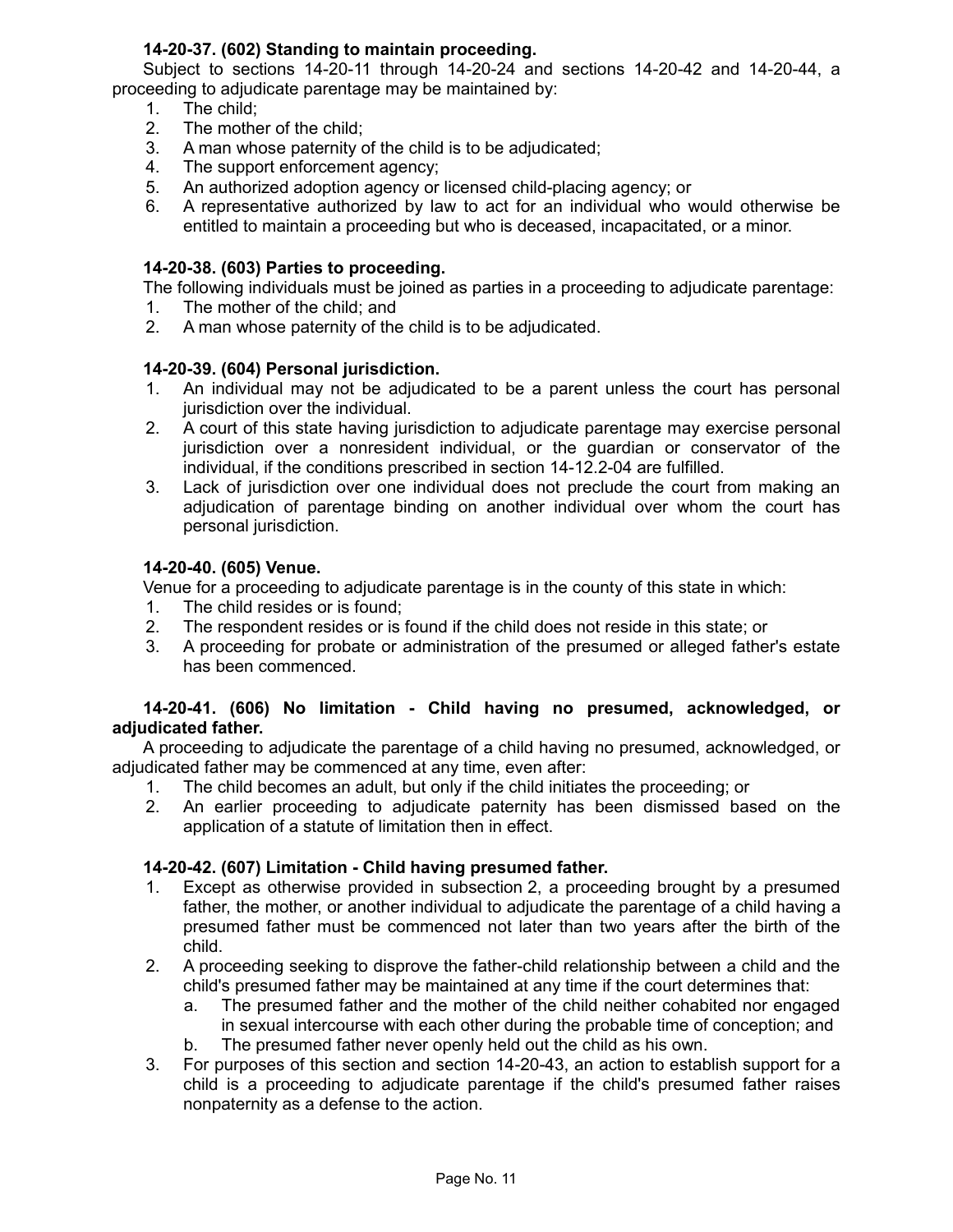## **14-20-43. (608) Authority to deny motion for genetic testing.**

- 1. In a proceeding to adjudicate the parentage of a child having a presumed father or to challenge the paternity of a child having an acknowledged father, the court may deny a motion seeking an order for genetic testing of the mother, the child, and the presumed or acknowledged father if the court determines that:
	- a. The conduct of the mother or the presumed or acknowledged father estops that party from denying parentage; and
	- b. It would be inequitable to disprove the father-child relationship between the child and the presumed or acknowledged father.
- 2. In determining whether to deny a motion seeking an order for genetic testing under this section, the court shall consider the best interest of the child, including the following factors:
	- a. The length of time between the proceeding to adjudicate parentage and the time that the presumed or acknowledged father was placed on notice that he might not be the genetic father;
	- b. The length of time during which the presumed or acknowledged father has assumed the role of father of the child;
	- c. The facts surrounding the presumed or acknowledged father's discovery of his possible nonpaternity;
	- d. The nature of the relationship between the child and the presumed or acknowledged father;
	- e. The age of the child;
	- f. The harm that may result to the child if presumed or acknowledged paternity is successfully disproved;
	- g. The nature of the relationship between the child and any alleged father;
	- h. The extent to which the passage of time reduces the chances of establishing the paternity of another man and a child support obligation in favor of the child; and
	- i. Other factors that may affect the qualities arising from the disruption of the father-child relationship between the child and the presumed or acknowledged father or the chance of other harm to the child.
- 3. In a proceeding involving the application of this section, a minor or incapacitated child must be represented by a guardian ad litem.
- 4. Denial of a motion seeking an order for genetic testing must be based on clear and convincing evidence.
- 5. If the court denies a motion seeking an order for genetic testing, it shall issue an order adjudicating the presumed or acknowledged father to be the father of the child.

# **14-20-44. (609) Limitation - Child having acknowledged or adjudicated father.**

- 1. If a child has an acknowledged father, a signatory to the acknowledgment of paternity or denial of paternity may commence a proceeding seeking to rescind the acknowledgment or denial or challenge the paternity of the child only within the time allowed under section 14-20-17 or 14-20-18.
- 2. If a child has an acknowledged father or an adjudicated father, an individual, other than the child, who is neither a signatory to the acknowledgment of a paternity nor a party to the adjudication and who seeks an adjudication of paternity of the child must commence a proceeding not later than two years after the effective date of the acknowledgment or adjudication.
- 3. A proceeding under this section is subject to the application of the principles of estoppel established in section 14-20-43.

## **14-20-45. (610) Joinder of proceedings.**

1. Except as otherwise provided in subsection 2, a proceeding to adjudicate parentage may be joined with a proceeding for adoption, termination of parental rights, child custody or visitation, child support, divorce, annulment, legal separation or separate maintenance, probate or administration of an estate, or other appropriate proceeding.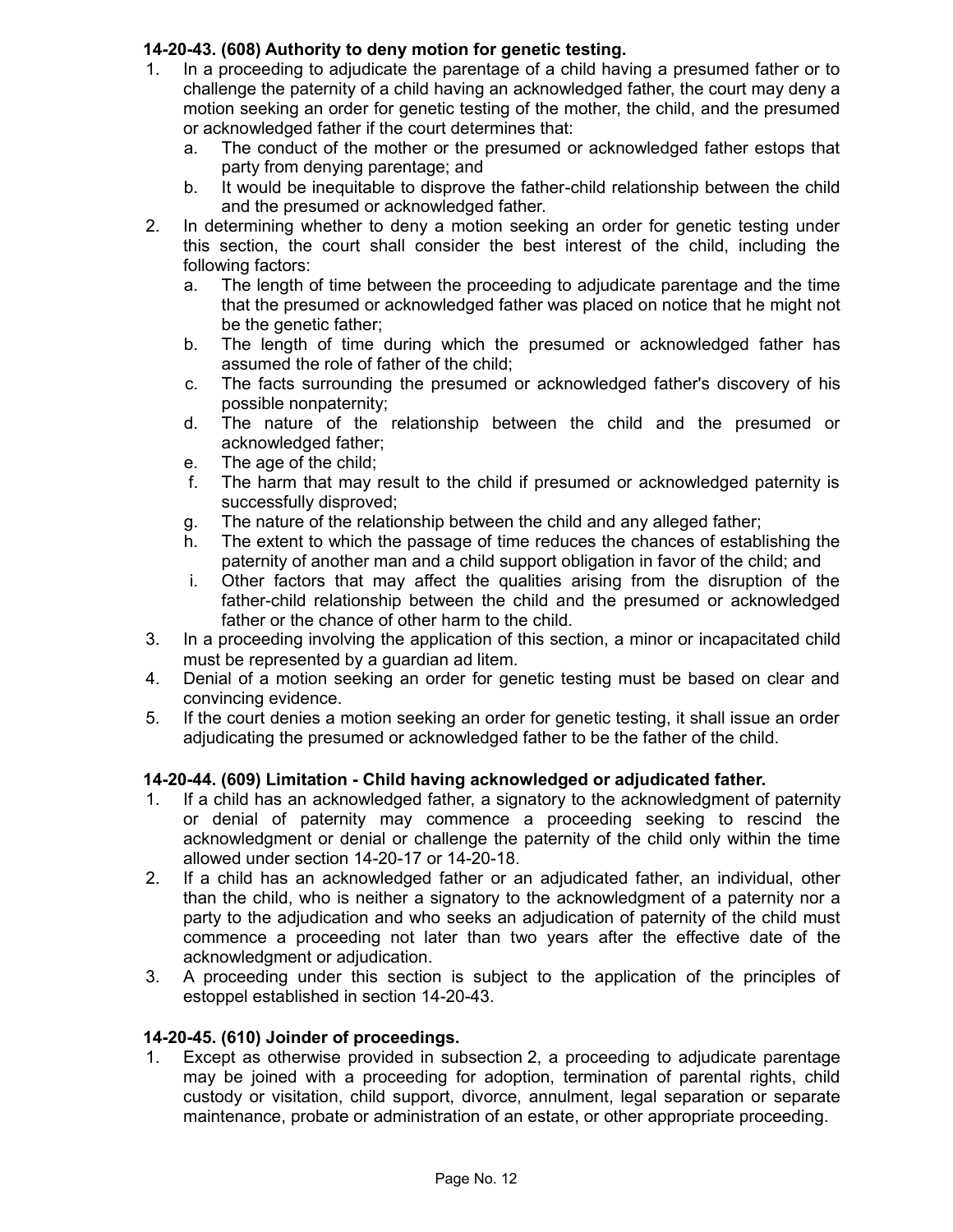2. A respondent may not join a proceeding described in subsection 1 with a proceeding to adjudicate parentage brought under chapter 14-12.2.

## **14-20-46. (611) Proceeding before birth.**

A proceeding to determine parentage may be commenced before the birth of the child, but may not be concluded until after the birth of the child. The following actions may be taken before the birth of the child:

- 1. Service of process;
- 2. Discovery; and
- 3. Except as prohibited by section 14-20-26, collection of specimens for genetic testing.

## **14-20-47. (612) Child as party - Representation.**

- 1. A minor child is a permissible party, but is not a necessary party to a proceeding under sections 14-20-36 through 14-20-58.
- 2. The court shall appoint a guardian ad litem to represent a minor or incapacitated child if the child is a party or the court finds that the interests of the child are not adequately represented.

## **14-20-48. (621) Admissibility of results of genetic testing - Expenses.**

- 1. Except as otherwise provided in subsection 3, a record of a genetic-testing expert is admissible as evidence of the truth of the facts asserted in the report unless a party objects to its admission within fourteen days after its receipt by the objecting party and cites specific grounds for exclusion. The admissibility of the report is not affected by whether the testing was performed:
	- a. Voluntarily or pursuant to an order of the court or a support enforcement agency; or
	- b. Before or after the commencement of the proceeding.
- 2. A party objecting to the results of genetic testing may call one or more genetic-testing experts to testify in person or by telephone, videoconference, deposition, or another method approved by the court. Unless otherwise ordered by the court, the party offering the testimony bears the expense for the expert testifying.
- 3. If a child has a presumed, acknowledged, or adjudicated father, the results of genetic testing are inadmissible to adjudicate parentage unless performed:
	- a. With the consent of both the mother and the presumed, acknowledged, or adjudicated father; or
	- b. Pursuant to an order of the court under section 14-20-26.
- 4. Copies of bills for genetic testing and for prenatal and postnatal health care for the mother and child which are furnished to the adverse party not less than ten days before the date of a hearing are admissible to establish:
	- a. The amount of the charges billed; and
	- b. That the charges were reasonable, necessary, and customary.

## **14-20-49. (622) Consequences of declining genetic testing.**

- 1. An order for genetic testing is enforceable by contempt.
- 2. If an individual whose paternity is being determined declines to submit to genetic testing ordered by the court, the court for that reason may adjudicate parentage contrary to the position of that individual.
- 3. Genetic testing of the mother of a child is not a condition precedent to testing the child and a man whose paternity is being determined. If the mother is unavailable or declines to submit to genetic testing, the court may order the testing of the child and every man whose paternity is being adjudicated.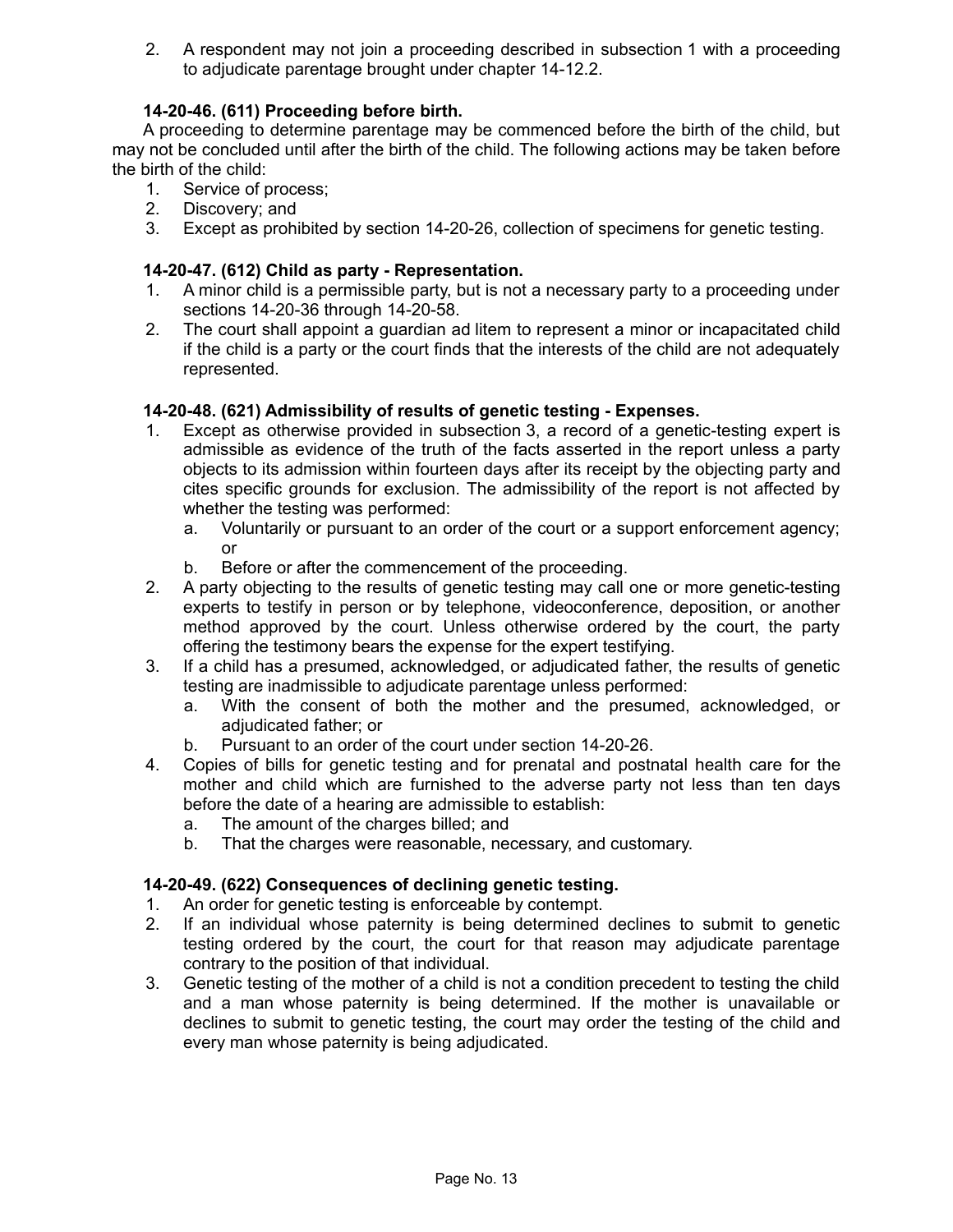## **14-20-50. (623) Admission of paternity authorized.**

- 1. A respondent in a proceeding to adjudicate parentage may admit to the paternity of a child by filing a pleading to that effect or by admitting paternity under penalty of perjury when making an appearance or during a hearing.
- 2. If the court finds that the admission of paternity satisfies the requirements of this section and finds that there is no reason to question the admission, the court shall issue an order adjudicating the child to be the child of the man admitting paternity.

# **14-20-51. (624) Temporary order.**

- 1. In a proceeding under sections 14-20-36 through 14-20-58, the court shall issue a temporary order for support of a child if the order is appropriate and the individual ordered to pay support is:
	- a. A presumed father of the child;
	- b. Petitioning to have his paternity adjudicated;
	- c. Identified as the father through genetic testing under section 14-20-29;
	- d. An alleged father who has declined to submit to genetic testing;
	- e. Shown by clear and convincing evidence to be the father of the child; or
	- f. The mother of the child.
- 2. A temporary order may include provisions for custody and visitation as provided by other law of this state.

## **14-20-52. (631) Rules for adjudication of paternity.**

The court shall apply the following rules to adjudicate the paternity of a child:

- 1. The paternity of a child having a presumed, acknowledged, or adjudicated father may be disproved only by admissible results of genetic testing excluding that man as the father of the child or identifying another man as the father of the child.
- 2. Unless the results of genetic testing are admitted to rebut other results of genetic testing, a man identified as the father of a child under section 14-20-29 must be adjudicated the father of the child.
- 3. If the court finds that genetic testing under section 14-20-29 neither identifies nor excludes a man as the father of a child, the court may not dismiss the proceeding. In that event, the results of genetic testing, and other evidence, are admissible to adjudicate the issue of paternity.
- 4. Unless the results of genetic testing are admitted to rebut other results of genetic testing, a man excluded as the father of a child by genetic testing must be adjudicated not to be the father of the child.

## **14-20-53. (632) Jury prohibited.**

The court, without a jury, shall adjudicate paternity of a child.

#### **14-20-54. (633) Hearings - Inspection of records.**

- 1. On request of a party and for good cause shown, the court may close a proceeding under sections 14-20-36 through 14-20-58.
- 2. A final order in a proceeding under sections 14-20-36 through 14-20-58 is available for public inspection. Other papers and records are available only with the consent of the parties or on order of the court for good cause.

## **14-20-55. (634) Order on default.**

The court shall issue an order adjudicating the paternity of a man who:

- 1. After service of process, is in default; and
- 2. Is found by the court to be the father of a child.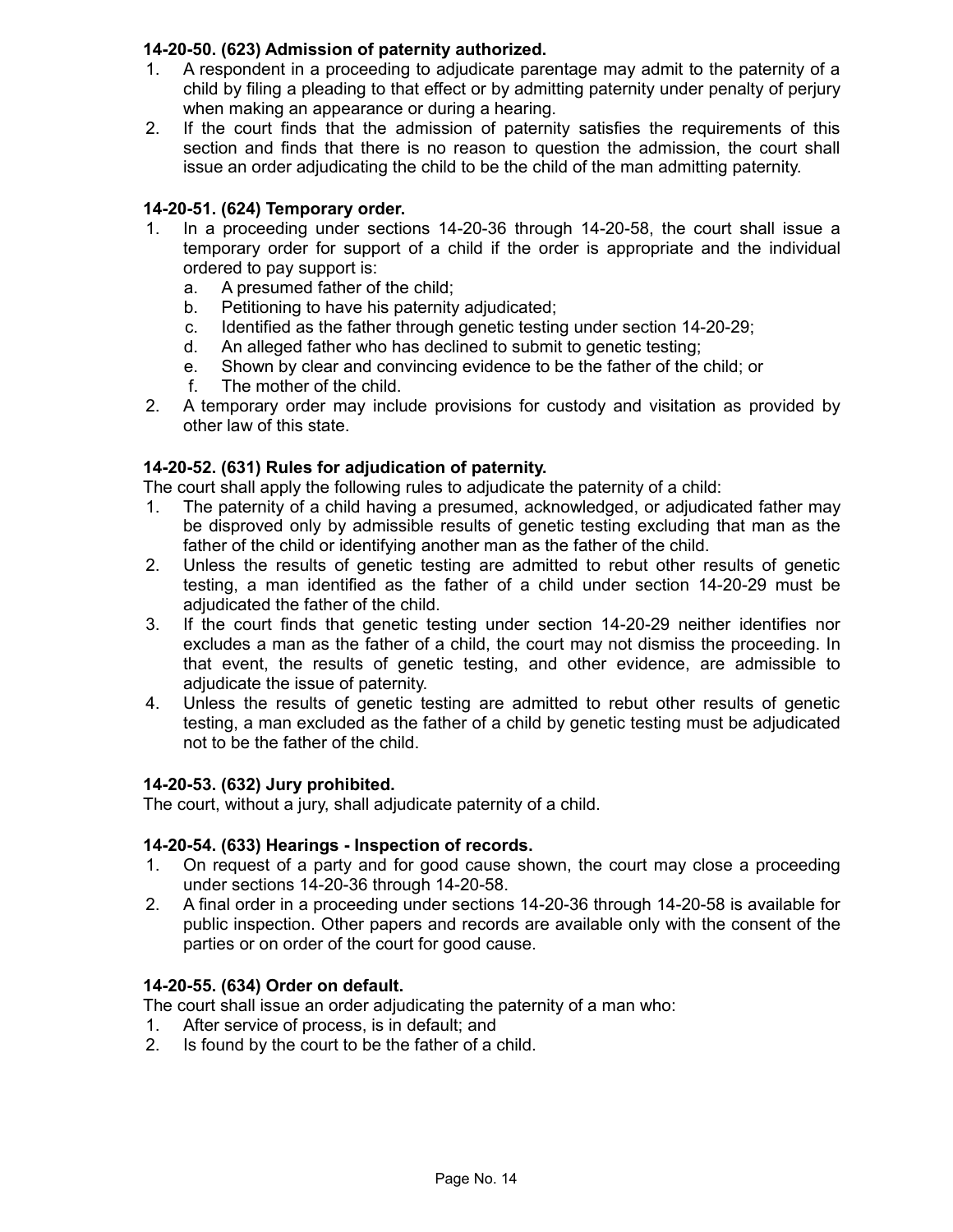## **14-20-56. (635) Dismissal for want of prosecution.**

The court may issue an order dismissing a proceeding commenced under this chapter for want of prosecution only without prejudice. An order of dismissal for want of prosecution purportedly with prejudice is void and has only the effect of a dismissal without prejudice.

# **14-20-57. (636) Order adjudicating parentage. (Effective through August 31, 2022)**

- 1. The court shall issue an order adjudicating whether a man alleged or claiming to be the father is the parent of the child.
- 2. An order adjudicating parentage must identify the child by name and date of birth.
- 3. The order must include the social security numbers of the child and the individuals determined to be the child's parents.
- 4. The order may contain any other provision in the best interest of the child, including payment of support, payment of expenses of the mother's pregnancy and confinement, custody of the child, visitation with the child, and furnishing of bond or other security for payment of support. A support order must be for a monthly payment in an amount consistent with the guidelines established under section 14-09-09.7 and must be subject to section 14-09-08.1. All remedies for the enforcement of support, custody, and visitation orders apply. The court has continuing jurisdiction to modify an order for future support and, subject to section 14-09-09.6, custody of and visitation with the child.
- 5. Except as otherwise provided in subsection 6, the court may assess filing fees, reasonable attorney's fees, fees for genetic testing, other costs, and necessary travel and other reasonable expenses incurred in a proceeding under sections 14-20-36 through 14-20-58. The court may award attorney's fees, which may be paid directly to the attorney, who may enforce the order in the attorney's own name.
- 6. The court may not assess fees, costs, or expenses against the support enforcement agency of this state or another state, except as provided by other law.
- 7. On request of a party and for good cause shown, the court may order that the name of the child be changed.
- 8. If the order of the court is at variance with the child's birth certificate, the court shall order the state department of health to issue an amended birth registration.
- 9. An order adjudicating parentage must be filed with the state department of health.

## **(636) Order adjudicating parentage. (Effective after August 31, 2022)**

- 1. The court shall issue an order adjudicating whether a man alleged or claiming to be the father is the parent of the child.
- 2. An order adjudicating parentage must identify the child by name and date of birth.
- 3. The order must include the social security numbers of the child and the individuals determined to be the child's parents.
- 4. The order may contain any other provision in the best interest of the child, including payment of support, payment of expenses of the mother's pregnancy and confinement, custody of the child, visitation with the child, and furnishing of bond or other security for payment of support. A support order must be for a monthly payment in an amount consistent with the guidelines established under section 14-09-09.7 and must be subject to section 14-09-08.1. All remedies for the enforcement of support, custody, and visitation orders apply. The court has continuing jurisdiction to modify an order for future support and, subject to section 14-09-09.6, custody of and visitation with the child.
- 5. Except as otherwise provided in subsection 6, the court may assess filing fees, reasonable attorney's fees, fees for genetic testing, other costs, and necessary travel and other reasonable expenses incurred in a proceeding under sections 14-20-36 through 14-20-58. The court may award attorney's fees, which may be paid directly to the attorney, who may enforce the order in the attorney's own name.
- 6. The court may not assess fees, costs, or expenses against the support enforcement agency of this state or another state, except as provided by other law.
- 7. On request of a party and for good cause shown, the court may order that the name of the child be changed.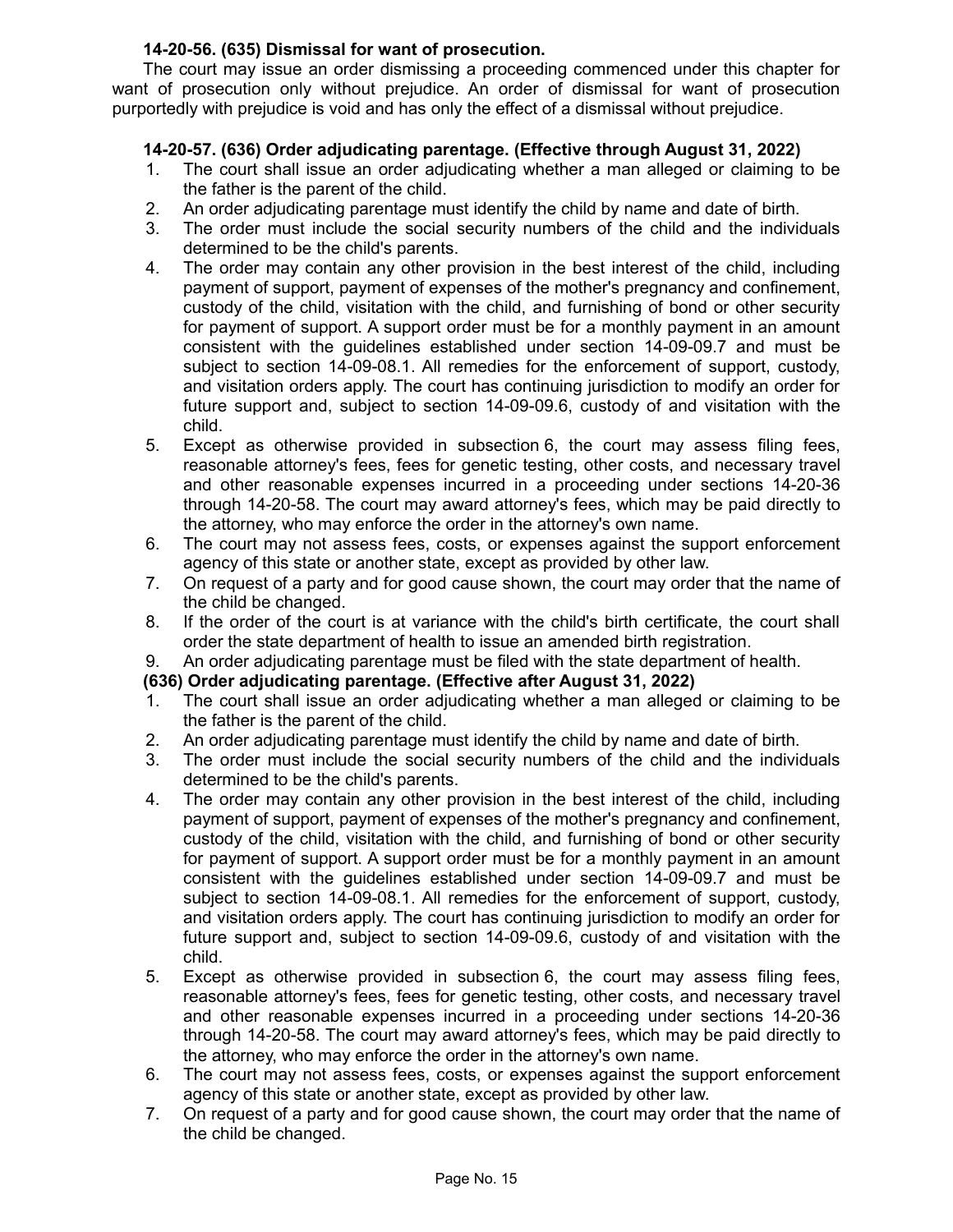- 8. If the order of the court is at variance with the child's birth certificate, the court shall order the department of health and human services to issue an amended birth registration.
- 9. An order adjudicating parentage must be filed with the department of health and human services.

## **14-20-58. (637) Binding effect of determination of parentage.**

- 1. Except as otherwise provided in subsection 2, a determination of parentage is binding on:
	- a. All signatories to an acknowledgment or denial of paternity as provided in sections 14-20-11 through 14-20-24; and
	- b. All parties to an adjudication by a court acting under circumstances that satisfy the jurisdictional requirements of section 14-12.2-04.
- 2. A child is not bound by a determination of parentage under this chapter unless:
	- a. The determination was based on an unrestricted acknowledgment of paternity and the acknowledgment is consistent with the results of genetic testing;
	- b. The adjudication of parentage was based on a finding consistent with the results of genetic testing and the consistency is declared in the determination or is otherwise shown; or
	- c. The child was a party or was represented in the proceeding determining parentage by a guardian ad litem.
- 3. In a proceeding to dissolve a marriage, the court is deemed to have made an adjudication of the parentage of a child if the court acts under circumstances that satisfy the jurisdictional requirements of section 14-12.2-04, and the final order:
	- a. Expressly identifies a child as a "child of the marriage", "issue of the marriage", or similar words indicating that the husband is the father of the child; or
	- b. Provides for support of the child, custody of the child, or visitation with the child by the husband unless paternity is specifically disclaimed in the order.
- 4. Except as otherwise provided in subsection 2, a determination of parentage may be a defense in a subsequent proceeding seeking to adjudicate parentage by an individual who was not a party to the earlier proceeding.
- 5. A party to an adjudication of paternity may challenge the adjudication only under law of this state relating to appeal, vacation of judgments, or other judicial review.

## **14-20-58.1. Liability for collection of support.**

- 1. As used in this section, "former parent" means an acknowledged father who successfully rescinded or challenged an acknowledgment of paternity under this chapter, a presumed father whose parentage was successfully rebutted under this chapter, or an adjudicated father whose parentage was disestablished after an order issued under this chapter was vacated.
- 2. The state is not liable for child support that was collected from or on behalf of a former parent and disbursed to an obligee as defined in section 14-09-09.10.
- 3. The state is not liable for child support that was collected from or on behalf of a former parent and retained by the state unless ordered by a court after being presented with genetic test results that would otherwise be admissible under this chapter showing that the former parent is not the genetic parent of the child.

## **14-20-59. (701) Scope.**

Sections 14-20-59 through 14-20-65 do not apply to the birth of a child conceived by means of sexual intercourse.

#### **14-20-60. (702) Parental status of donor.**

A donor is not a parent of a child conceived by means of assisted reproduction.